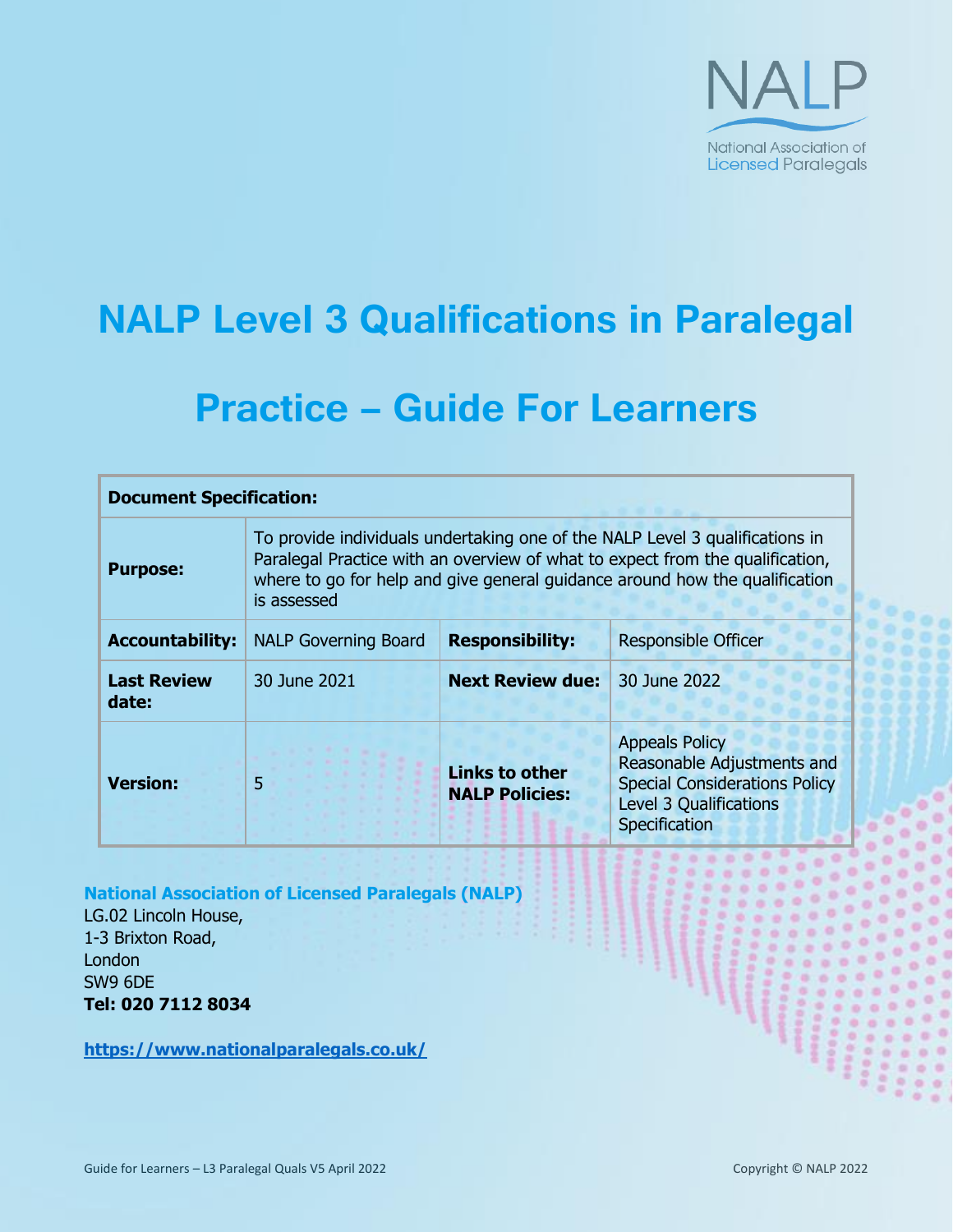

## **Contents**

| $\mathbf{1}$ . |      |  |  |
|----------------|------|--|--|
| 2.             |      |  |  |
| 3.             |      |  |  |
|                | 3.1. |  |  |
|                | 3.2. |  |  |
|                | 3.3. |  |  |
| 4.             |      |  |  |
|                | 4.1. |  |  |
|                | 4.2. |  |  |
|                | 4.3. |  |  |
| 5.             |      |  |  |
| 6.             |      |  |  |
| 7.             |      |  |  |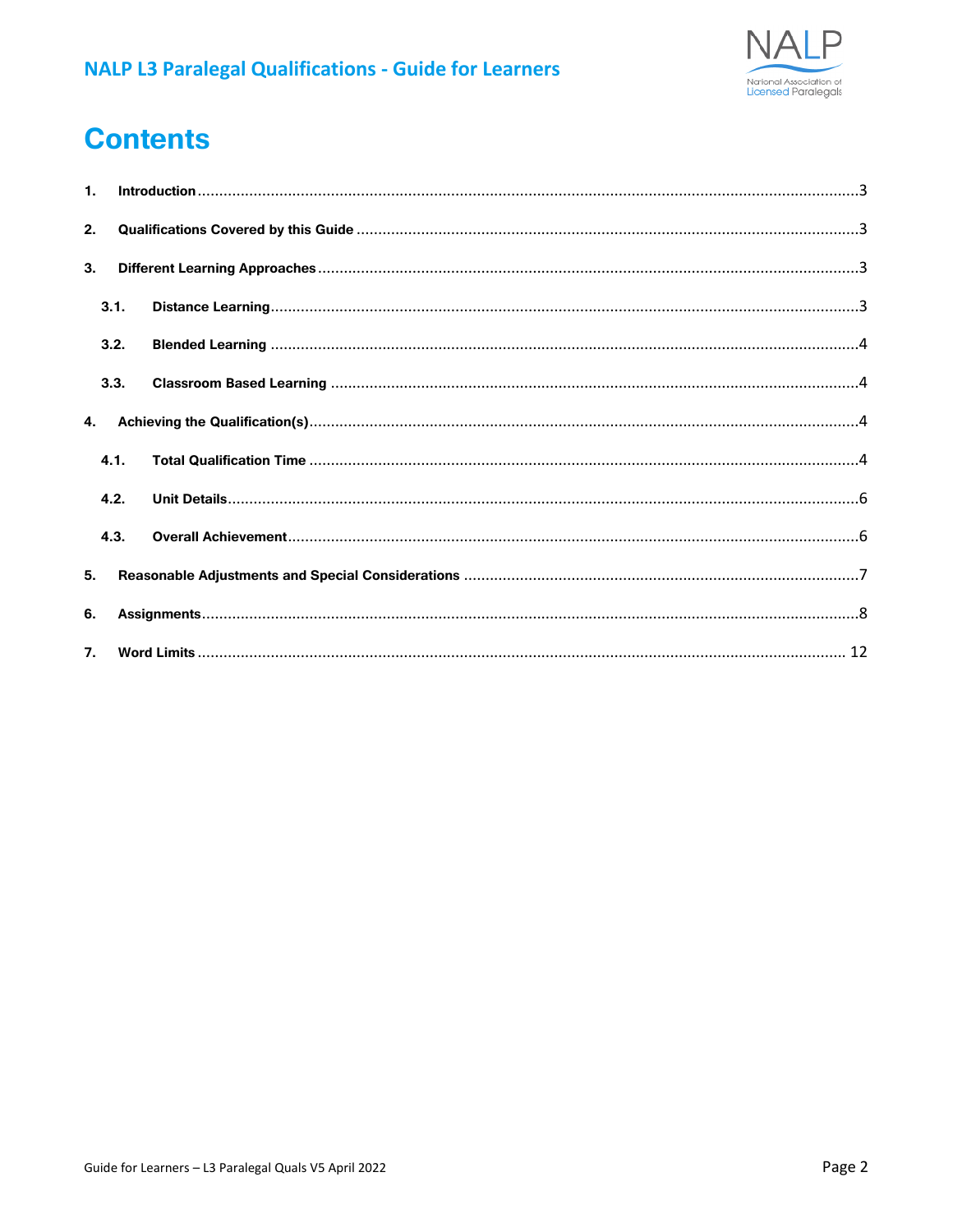

## <span id="page-2-0"></span>**1. Introduction**

The National Association of Licensed Paralegals (NALP) is an awarding organisation recognised and regulated by Ofqual, offering qualifications specifically designed for Paralegal Professionals. These qualifications have been designed so that learners have a clear path of progression and so that the content will provide them with the depth of knowledge required for any professional paralegal, whether they are looking for a career within a law firm, in the public or private sector or if they wish to forge their own path as a Paralegal in their own private practice.

The qualifications offered by NALP are well regarded throughout the legal sector and are relied upon by users as a mark of competency for the holder of a NALP qualification.

NALP takes care to update its qualifications regularly, but please be aware that this can take time so there may be some examples of, for instance, case law, that have moved on since the last review. If you have any queries at all regarding the content of the workbook or assignments provided, please do not hesitate to contact NALP, either directly or via your chosen Approved Centre and we will ensure that any feedback is included within the next scheduled review.

## <span id="page-2-1"></span>**2. Qualifications Covered by this Guide**

This Guide covers provides information for Learners studying for the following NALP qualifications:

| I TITLE                                        | <b>Qualification Reference No</b> |
|------------------------------------------------|-----------------------------------|
| NALP Level 3 Award in Paralegal Practice       | 600/7889/3                        |
| NALP Level 3 Certificate in Paralegal Practice | 600/7693/8                        |
| NALP Level 3 Diploma in Paralegal Practice     | 600/7694/X                        |

Guidance in relation to other NALP qualifications is available separately.

## <span id="page-2-2"></span>**3. Different Learning Approaches**

NALP qualifications are offered via our Approved Centres. These are training organisations, including a number of Further Education Colleges, which have provided evidence and assurance that they are able to deliver the qualifications effectively to their learners, whether this is via **distance learning**, **blended learning** or **classroom based**. Below we explain the differences between these approaches to learning.

#### <span id="page-2-3"></span>**3.1. Distance Learning**

Distance Learning is where you, the learner, determine the pace at which you undertake the study and complete the qualification (within the time restrictions of the qualifications themselves – see Section 4.1). You will be provided with the workbooks and/or other learning material, either via a PDF workbook sent via Email, or via an online learning portal, or even a paper-based workbook. It may also include recorded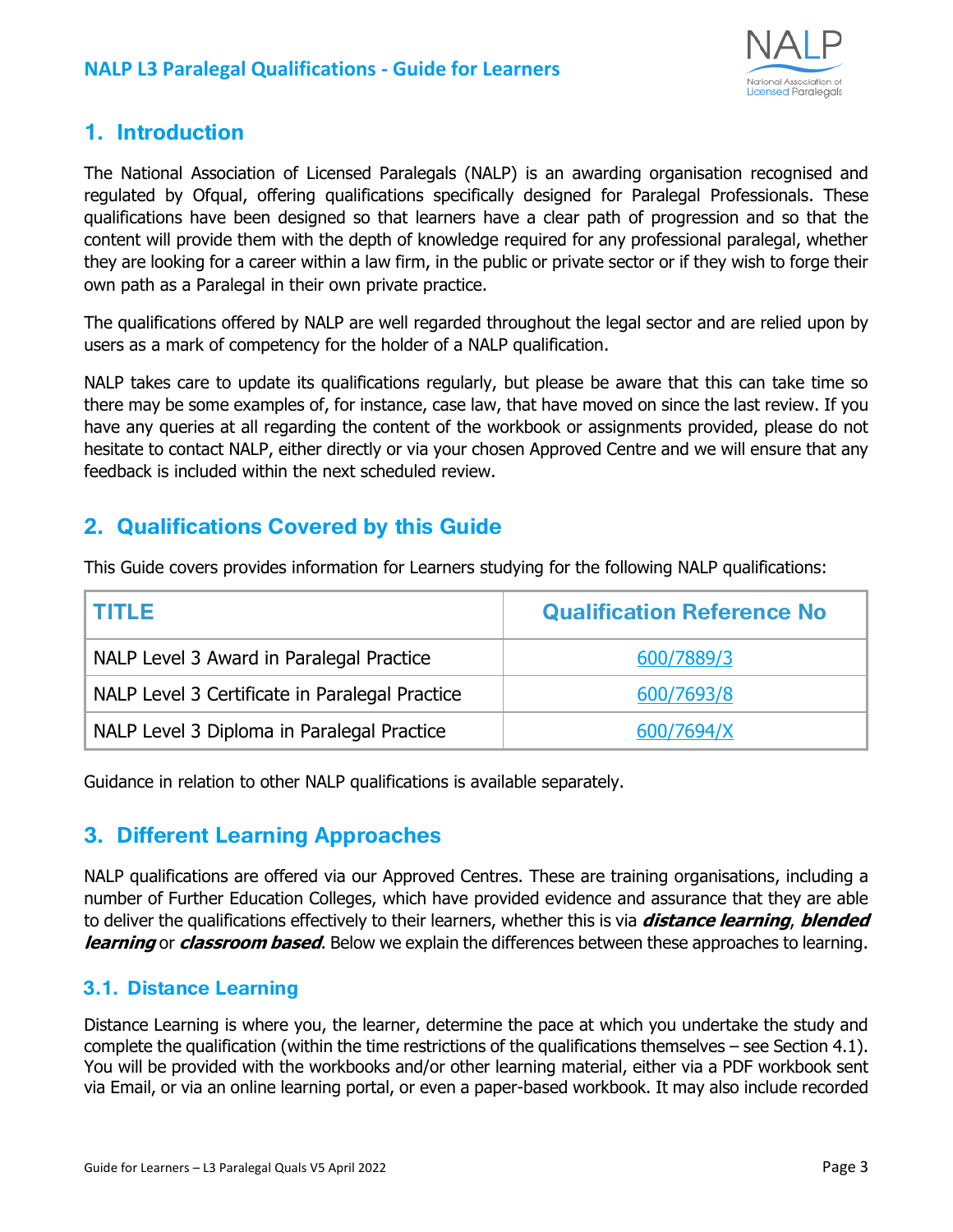

teaching and training videos to provide additional guidance, but usually a Learner will be expected to undertake the majority of their learning without the aid or supervision of a tutor or teacher.

Whilst this form of learning is generally without direct guidance, our Approved Centres are expected to have suitably qualified people on staff who can provide additional guidance and teaching where this is needed. Therefore, even if you have opted to study via Distance Learning, you should still be able to ask the Approved Centre through which you enrolled to provide you with assistance when and if you need it. Obviously, they can assist you with the study aspect and with some guidance on how to answer the assignments, but they cannot provide you with direction as to exactly how to answer a specific assignment question.

#### <span id="page-3-0"></span>**3.2. Blended Learning**

Blended Learning has become far more popular over recent years, offering a mix between the self-study method of Distance Learning with some additional, planned, teaching sessions that may be either in person or via webinar or other online teaching facilities. Blended Learning will usually include some of the teaching to be 'live'  $-$  i.e. a webinar that you join as it is being delivered so that you might ask questions via the video link and receive real-time responses. It may also include set times that you spend inside a classroom setting. This means that the Learner may have to have studied up to a certain point prior to any scheduled webinars or classroom sessions, so there is less freedom for the Learner to set their own pace of learning.

#### <span id="page-3-1"></span>**3.3. Classroom Based Learning**

This is the traditional way of learning when a learner attends a specific classroom on set days and is directed by the teacher what to study, given guidance as this takes place with a limited amount of selfstudy (or homework) to be undertaken independently. Whilst this is a well-accepted and effective method of learning, it should be noted that Learners should not undertake their assignments in a classroom setting to avoid any possibility of collusion or plagiarism.

## <span id="page-3-2"></span>**4. Achieving the Qualification(s)**

These NALP qualifications are designed on a model of units, each one covering a specific part of the legal sector and English Law. Learners will be tested on their knowledge and understanding of the unit they have studied by way of undertaking an assignment for that unit. In this section we will look at how these units combine to make each qualification.

#### <span id="page-3-3"></span>**4.1. Total Qualification Time**

Each Unit has been assigned a specific number of hours that it will take an **average learner** to study and understand the subject matter. It is based on two main components:

 $\triangleright$  Guided Learning Hours<sup>\*</sup> – this is the number of hours a learner is likely to spend in in real time with a teacher or tutor being guided through the subject. This must be face to face – either in person or via video link – so that the learner can ask questions and receive answers in real time.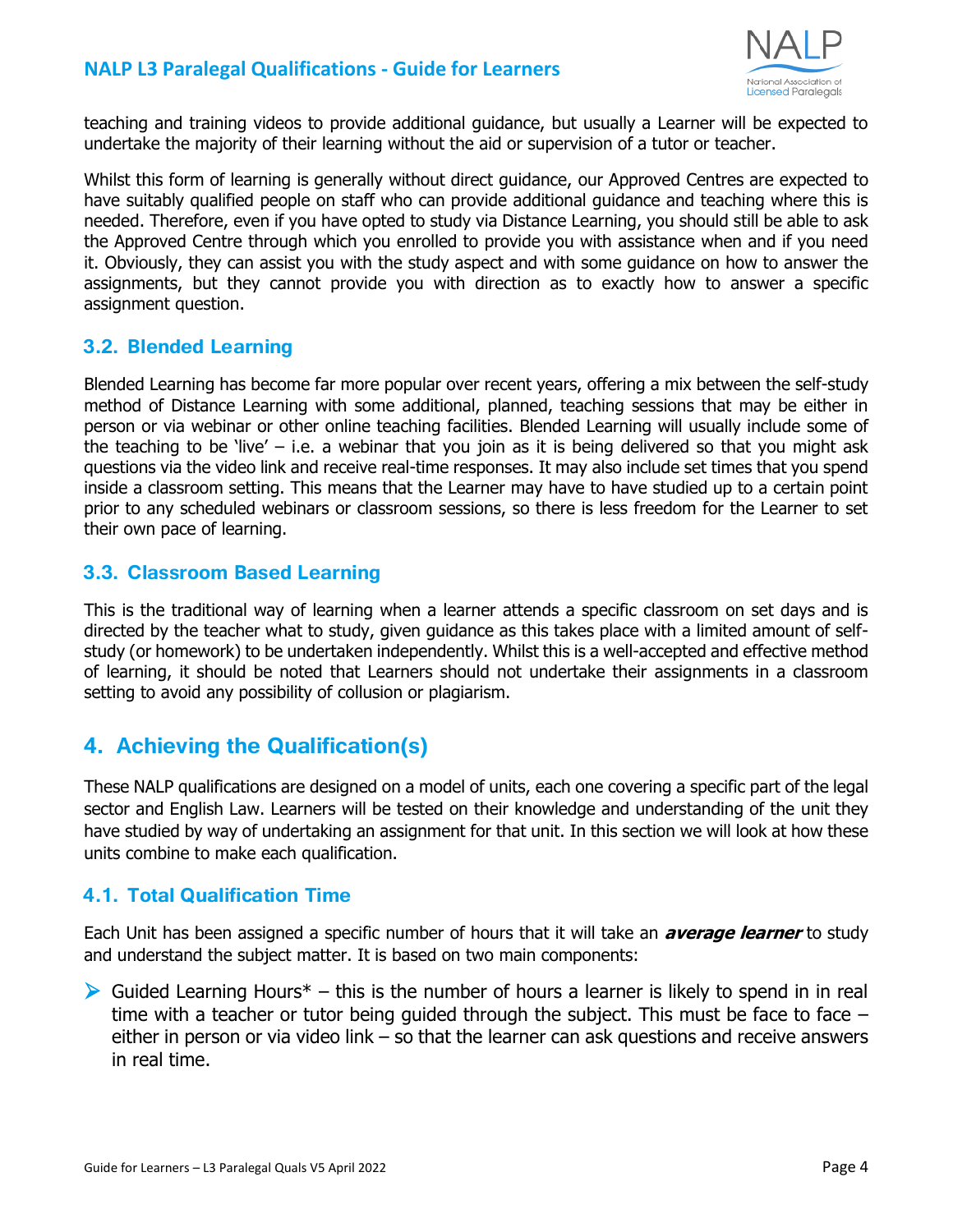

 $\triangleright$  Self-Study and assignment – this includes the number of hours a learner is likely to spend studying at home, including where this study has been directed by their teacher (e.g. homework). It also includes the time a learner will take to complete the assignments set as these are expected to be completed by a learner outside of a classroom or real-time teaching scenario to ensure that the completed work is that of the learner.

\***Note:** if a learner has opted to study via 'Distance Learning' they should consider the overall TQT as the likely time it will take for them to complete their chosen qualification.

The combination of these hours is known as the **Total Qualification Time (TQT)**. Please note that because the TQT is based on an **average learner** the time actually taken by a learner to complete this may be shorter or longer than the hours given in the table below, however achievement will be based on the quoted TQT and not on the hours a learner claims it to have taken. Therefore, if a Learner takes over 156 hours to study and pass the assignment for just the single Mandatory Unit (Unit 30) for the NALP Level 3 Award in Paralegal Practice, this does not mean that they do not have to take another unit in order to gain the qualification. They must successfully complete sufficient Units and their associated assignments, to equal a minimum of 156 hours TQT.

The details of the Guided Learning Hours (GLH) and TQTs for each unit of study for the NALP Level 3 qualifications are as follows:

| <b>Unit</b> | <b>Title</b>                                     | <b>GLH</b> | <b>Self-study</b><br>and<br>assignment | <b>Total TQT</b> |
|-------------|--------------------------------------------------|------------|----------------------------------------|------------------|
| 30          | Introduction to Law for Paralegals               | 45         | 66                                     | 111              |
| 31          | Legal Ethics and Responsibilities for Paralegals | 24         | 36                                     | 60               |
| 32          | Wills and Succession for Paralegals              | 18         | 27                                     | 45               |
| 33          | Civil Litigation for Paralegals                  | 30         | 45                                     | 75               |
| 34          | Criminal Litigation for Paralegals               | 31         | 45                                     | 76               |
| 35          | Commercial Law for Paralegals                    | 32         | 46                                     | 78               |
| 36          | Conveyancing for Paralegals                      | 24         | 36                                     | 60               |
| 37          | <b>Employment Practice for Paralegals</b>        | 20         | 30                                     | 50               |
| 38          | Consumer Rights and Remedies for Paralegals      | 25         | 36                                     | 61               |

All NALP Level 3 qualifications in Paralegal Practice have one or two mandatory units that must be achieved, plus other optional units that a Learner can choose from to make up the required TQT, and minimum number of units, to achieve the full qualification. The details of what a Learner must achieve for each of the qualifications, as well as the maximum timeframe for achieving these (from date of enrolment to submitting final assignment), are as follows: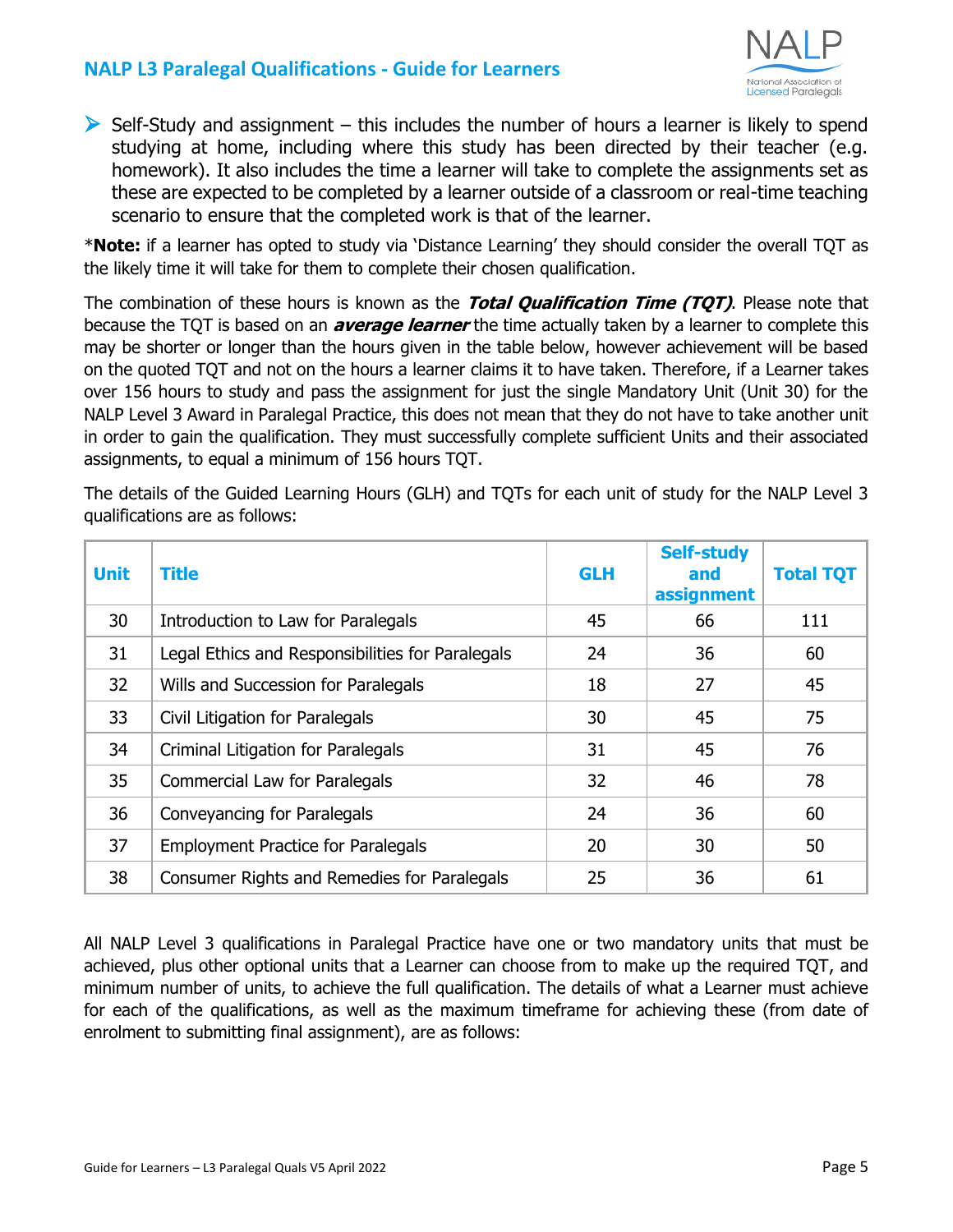

| <b>Qualification Title</b>                     | <b>Minimum</b><br><b>No of</b><br><b>Units</b> | <b>Minimum</b><br><b>TQTs</b> | <b>Max Time</b><br>allowed to<br>complete |
|------------------------------------------------|------------------------------------------------|-------------------------------|-------------------------------------------|
| NALP Level 3 Award in Paralegal Practice       | 2                                              | 156                           | 12 months                                 |
| NALP Level 3 Certificate in Paralegal Practice | 4                                              | 266                           | 24 months                                 |
| NALP Level 3 Diploma in Paralegal Practice     | 6                                              | 387                           | 24 months                                 |

#### <span id="page-5-0"></span>**4.2. Unit Details**

Each unit covers a different area of the English legal system, at an appropriate level for Learners undertaking these qualifications. As mentioned in 4.1 above, some of these units are mandatory for all Learners and others are optional. The details of the units and whether they are mandatory or optional is as follows:

| <b>Unit</b> | Title                                            | <b>TQT</b> | <b>Mandatory</b><br>or<br><b>Optional?</b> | <b>For which</b><br><b>Qualification?</b> |
|-------------|--------------------------------------------------|------------|--------------------------------------------|-------------------------------------------|
| 30          | Introduction to Law for Paralegals               | 111        | Mandatory                                  | <b>ALL</b>                                |
| 31          |                                                  | 60         | Optional                                   | Award                                     |
|             | Legal Ethics and Responsibilities for Paralegals |            | Mandatory                                  | Certificate &<br>Diploma                  |
| 32          | Wills and Succession for Paralegals              | 45         | Optional                                   | <b>ALL</b>                                |
| 33          | Civil Litigation for Paralegals                  | 75         | Optional                                   | <b>ALL</b>                                |
| 34          | Criminal Litigation for Paralegals               | 76         | Optional                                   | <b>ALL</b>                                |
| 35          | Commercial Law for Paralegals                    | 78         | Optional                                   | <b>ALL</b>                                |
| 36          | Conveyancing for Paralegals                      | 60         | Optional                                   | <b>ALL</b>                                |
| 37          | <b>Employment Practice for Paralegals</b>        | 50         | Optional                                   | <b>ALL</b>                                |
| 38          | Consumer Law and Advice for Paralegals           | 61         | Optional                                   | <b>ALL</b>                                |

#### <span id="page-5-1"></span>**4.3. Overall Achievement**

So, putting the details of section 4.1 together with section 4.2, in order to achieve their chosen qualification, the Learner must:

**• Award** – successfully complete **one assignment for the mandatory unit 30** plus **one assignment for at least one other optional unit**. The combined TQTs for these two, or more, units must equal a **minimum of 156 TQTs** to achieve the qualification. This must all be completed within 12 months of the date of enrolment.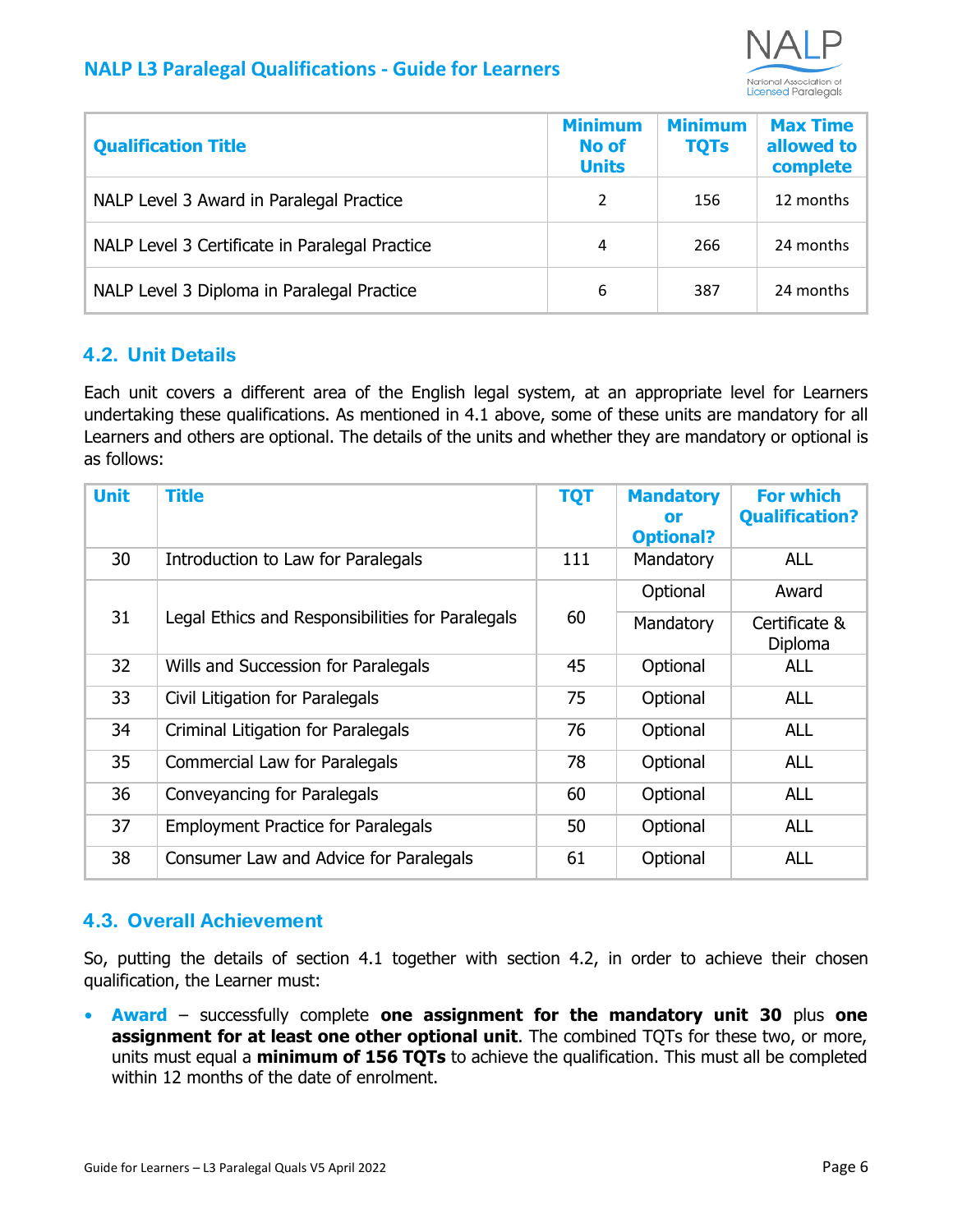

- **• Certificate –** successfully complete **one assignment for each of the mandatory units 30** and **31**, plus **one assignment for each optional unit** chosen. The combined TQTs for these units (minimum of **four** units) must equal a **minimum of 266 TQTs** to achieve the qualification. This must all be completed within 24 months of the date of enrolment.
- **• Diploma**  successfully complete **one assignment for each of the mandatory units 30 and 31,** plus **one assignment for each optional unit** chosen. The combined TQTs for these units (minimum of **six** units) must equal a **minimum of 387 TQTs** to achieve the qualification. This must all be completed within 24 months of the date of enrolment.

## <span id="page-6-0"></span>**5. Reasonable Adjustments and Special Considerations**

"Reasonable Adjustments" refers to the arrangements put in place to account for a learner's physical, mental or learning disability. Such disabilities are generally long term and, as such, will be known to the learner prior to their enrolment on a NALP qualification. Adjustments can be made, such as to the overall time allowed for a learner to complete the qualification and the time allowed to complete assignments. Each request for a reasonable adjustment will be considered by NALP on a case-by-case basis. Due to Reasonable Adjustments being in respect of known medical or educational special needs, such as dyslexia, visual impairment, mental health conditions, etc., **any such requests should be made at the time of enrolment on the qualification**. Any medical conditions that may require a stay in hospital during the time that the Learner will be studying should be declared at the time of enrolment. NALP reserves the right to ask for evidence of any condition cited as the cause for a claim for a Reasonable Adjustment.

Special Considerations are where an unforeseen event happens which affects the Learner and their ability to complete their studies and / or assignments. This could be an accident or injury, a bereavement or other event. **The Learner should inform their Approved Centre immediately such an event occurs (or as soon as they are physically able to)** for them to put in a request for a Special Consideration and this **must be received a minimum of 24 hours before the assignment due date**.

The type of evidence that may be required for a Reasonable Adjustment or a Special Consideration to be considered includes, but may not be limited to:

- Doctor's note to confirm illness or medical condition requiring adjustments to be made
- **•** Copy of a death certificate for a claim of bereavement
- **•** Court attendance letters / Jury Service Letters
- **•** Note from therapist or other specialist consultant setting out the reasons preventing a Learner from completing the study and/or assignment in the specified time
- **•** If under 18, a parental discussion and signed letter by the parent and tutor to confirm exceptional extenuating circumstances may be submitted

Extra work commitments; childcare or elderly care issues of a general nature; other assessments with similar deadlines; no computer facilities at home; etc. are not considered as exceptional extenuating circumstances.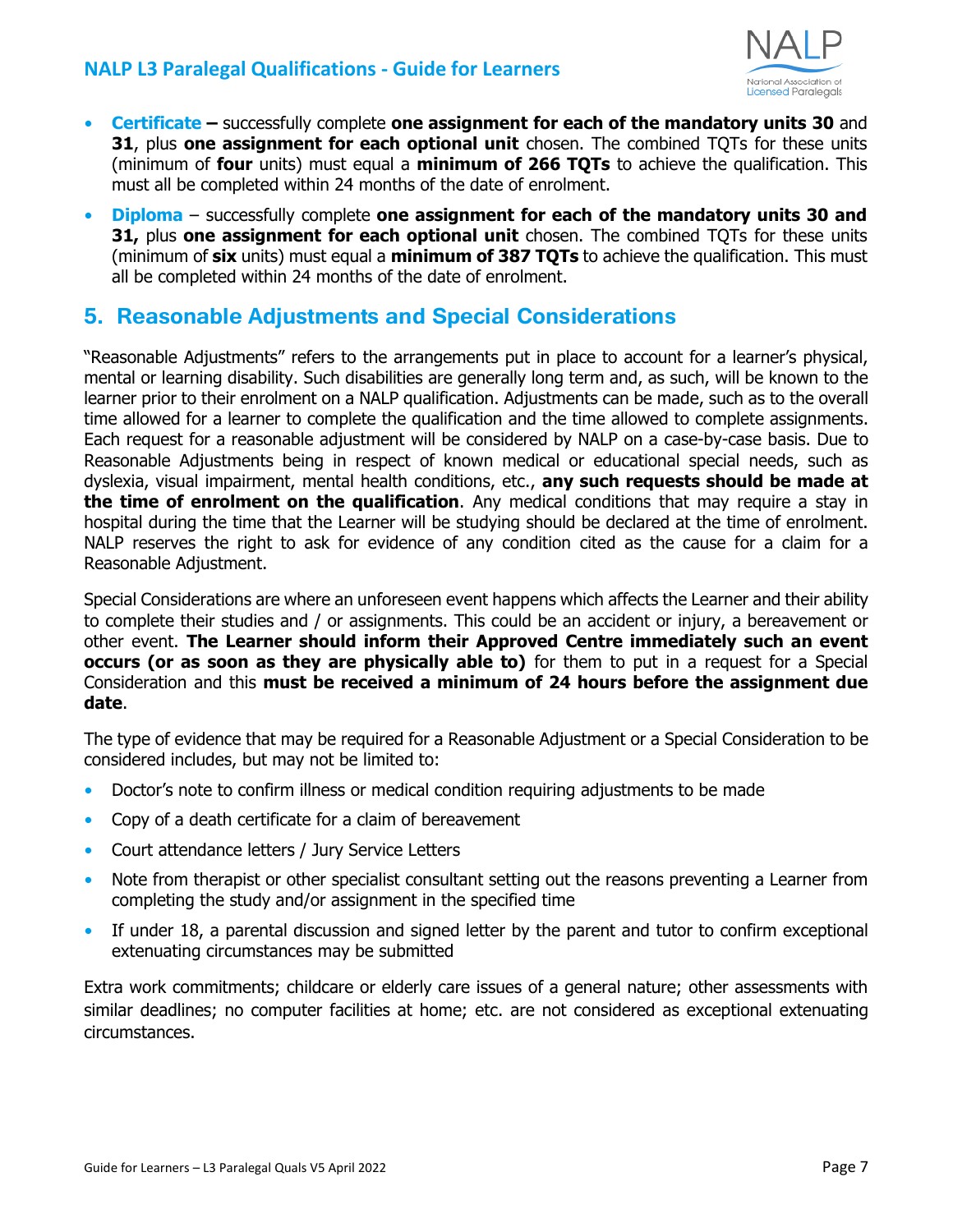

Please note that the Reasonable Adjustments and Special Considerations allowed are usually in respect of the time allowed to complete the qualification and/or assignment, which is **limited to a maximum of 25%** additional time.

For the avoidance of doubt, if a learner has been granted an extension to their qualification, the maximum time they will be allowed to complete it under Reasonable Adjustments or Special Considerations is:

| <b>Qualification</b>                           | <b>Maximum Timeframe</b><br><b>for Completion</b> | <b>Maximum extension</b><br>for RA/SC |
|------------------------------------------------|---------------------------------------------------|---------------------------------------|
| NALP Level 3 Award in Paralegal Practice       | 12 Months                                         | 3 months                              |
| NALP Level 3 Certificate in Paralegal Practice | 24 Months                                         | 6 months                              |
| NALP Level 3 Diploma in Paralegal Practice     | 24 Months                                         | 6 months                              |

As all assignments are required to be completed and submitted within 4 weeks of it being sent to the learner, the maximum extension allowable under Reasonable Adjustments or Special Considerations is 1 week (7 calendar days) for any single assignment attempt.

Please note that the above are the **maximum times allowed** and learners could be granted extensions of differing lengths, dependent upon the reasons for the request, etc.

Full details of our approach to Reasonable Adjustments and Special Considerations can be found within our Reasonable Adjustments and Special Considerations Policy, available to download from [here.](https://www.nationalparalegals.co.uk/reasonable-adjustments-and-special-considerations-policy/)

## <span id="page-7-0"></span>**6. Assignments**

Earlier we have stated that a Learner must pass an assignment for each unit that they study in order to gain their chosen qualification. Each assignment will include specific guidance for that particular assignment which should be read in conjunction with the information provided in this section, as well as the information provided in the Qualification Specification which is available to download from the NALP website [here.](https://www.nationalparalegals.co.uk/level-3-paralegal-practice-qualification-specification-2)

Each assignment will provide opportunities for learners to be assessed on a sample range of the content required for the unit. Assignments consist of several tasks.

Each assignment contains:

- **•** Learner Instructions
- **•** Learning outcomes and assessment criteria for the unit.

#### **6.1. Requesting Assignments**

NALP qualifications have been designed to allow learners the freedom to decide when they feel they are ready to take an assignment, having studied the associated material for that unit. Whilst all assignments must be requested and submitted prior to the deadline for the completion of the qualification (see section 4.1 above), there is no set order or timeframe for the individual units to be completed.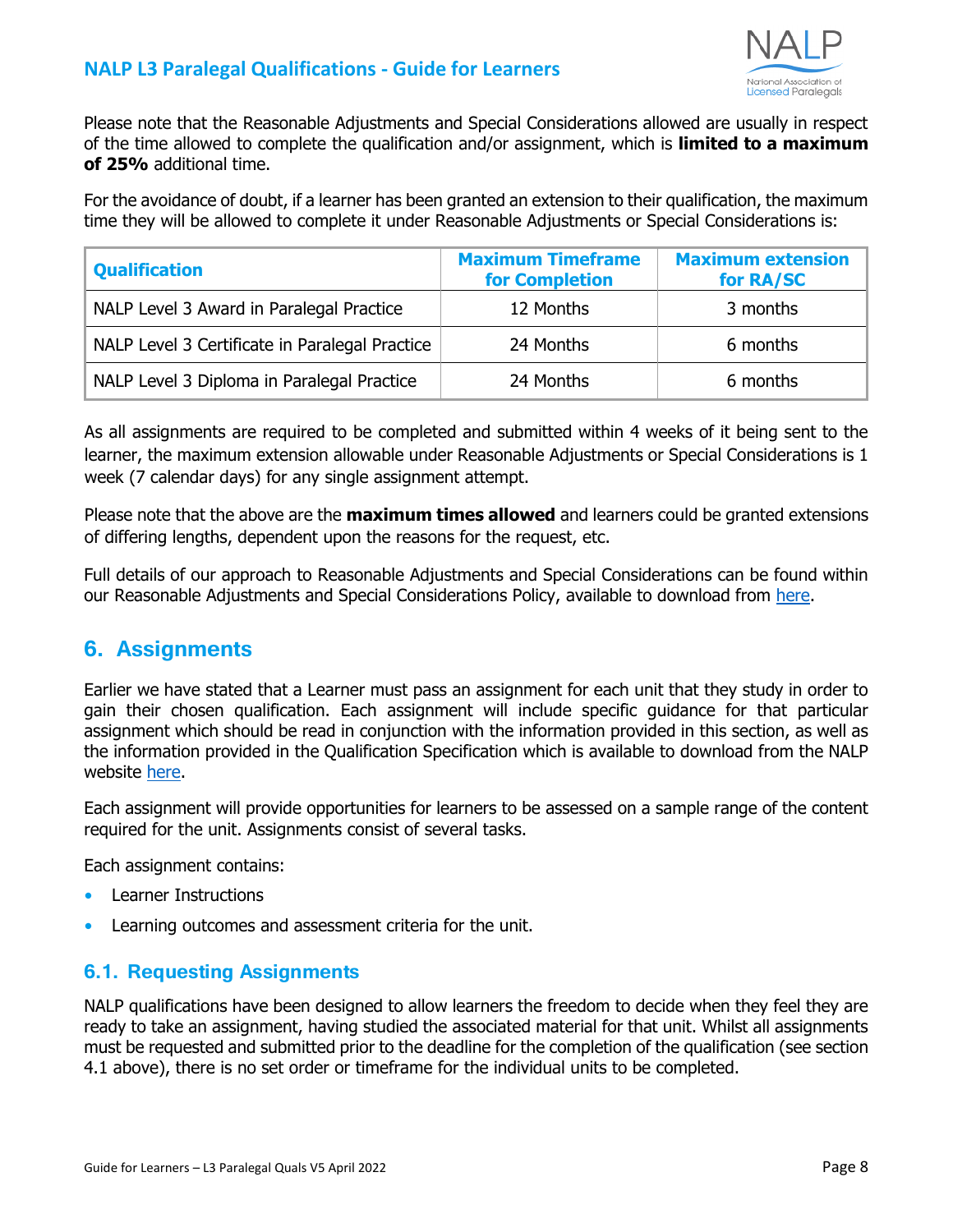

If a Learner is studying via a classroom-based learning approach at their chosen Approved Centre, then the Centre may set some restrictions or timeframes based on their study timetable. Similarly, those studying via the blended learning approach may also have to adhere to some restrictions set by their Centre. As such all Learners should ensure that they have discussed any such restrictions and requirements their Approved Centre may impose.

For those who are studying via the pure distance learning approach, you are more likely to have the freedom to choose when you wish to undertake an assignment for each unit you are studying. Such Learners should contact their Approved Centre to request an assignment.

#### **6.2. Administering the Assignments**

Once a Learner has requested an assignment and their Centre informs NALP of this request, NALP will email the assignment to the Centre and this will be emailed on to the Learner (if a distance learner) or handed out to Learner if it is a classroom-based learning Centre.

A Learner has 4 weeks from the date of the assignment being emailed or handed to them by their chosen Approved Centre to complete the assignment and return the work to NALP for assessment. To help with this, **the Due Date will be clearly marked on the front sheet of the Assignment paper.**

#### **PLEASE NOTE: It is the responsibility of the Learner and their chosen Approved Centre to ensure that all assignments are returned to NALP for marking by the date specified. LATE SUBMISSIONS WILL NOT BE ACCEPTED.**

#### **6.3. Grading of Assignments, Units and Overall Qualification**

Assignments can be graded as **Pass**, **Refer**, or **Re-sit**. The meaning of these grades can be described as follows:

- **Pass** the Learner has demonstrated the knowledge and understanding necessary for them to achieve all of the Learning Outcomes of the unit. They must have scored at least 45% on the assignment **and** have passed all of the Learning Outcomes.
- **• Refer –** the Learner has demonstrated the knowledge and understanding necessary in most of the Learning Outcomes, but has failed on one or more tasks within the assignment, meaning that they have not passed all of the Learning Outcomes. Please note that a Learner must have scored 45% or higher but not passed all of the Learning Outcomes in order to have their assignment graded as 'Refer'.
- **Re-sit** the Learner has failed to demonstrate the knowledge and understanding necessary in order to achieve all of the Learning Outcomes of the unit and has scored under 45%.

For a Learner to achieve their chosen qualification they must have passed one assignment for each Unit of study required to meet the minimum TQTs set out in Section 4.1 above.

More details regarding the assessment methodology and the rules of combination for the units can be found within the Qualification Specification which is available to download from the NALP website [here.](https://www.nationalparalegals.co.uk/level-3-paralegal-practice-qualification-specification)

#### **6.4. Feedback on Completed Assignments**

All Learners should be aware that NALP **does not provide feedback on assignments**, regardless of the outcome. This is because of the way the assignment questions are structured, meaning that it would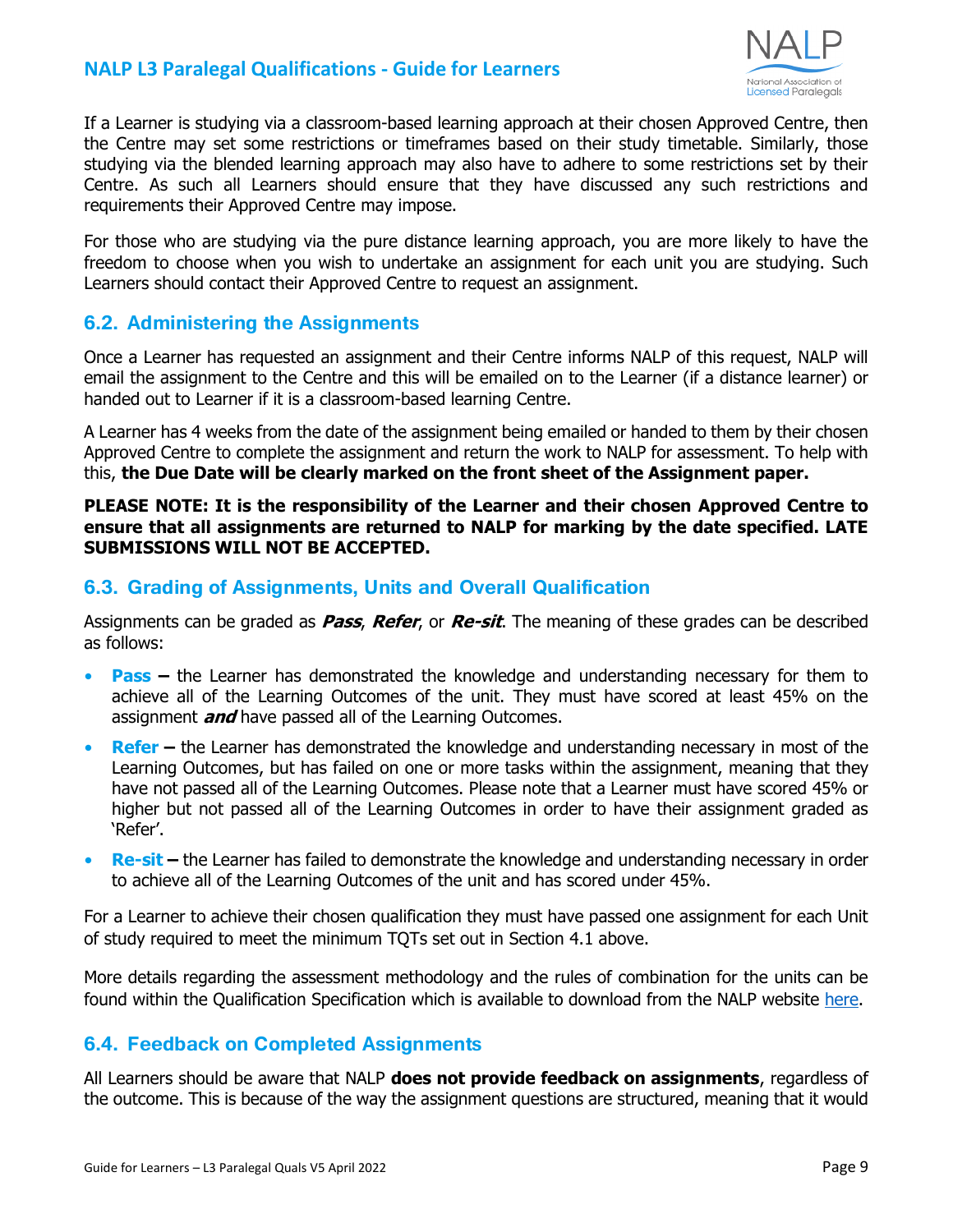

be extremely easy for the feedback to give a Learner an advantage on their repeat of a question or even a re-take of a whole assignment.

The assignments are designed to set out a scenario and ask questions that will demonstrate the Learner's understanding of the law as it is applied to the given scenario. Because of this, feedback could easily provide a Learner with too much information that could virtually give them the answer to the assignment question. The decision has therefore been made that NALP will not provide feedback on specific questions. The Learner's chosen Approved Centre should, however, be able to provide some further guidance on how to answer the assignment questions. Additionally, we have provided some indicative content for all of the Learning Outcomes and Assessment Criteria within our Qualification Specification, available to download [here.](https://www.nationalparalegals.co.uk/level-3-paralegal-practice-qualification-specification) Learners can also find sample questions on our website [here](https://www.nationalparalegals.co.uk/level_3_qualifications) for them to practice prior to undertaking a live assignment.

If Learners require any further general guidance on how to complete their assignments, NALP is also happy to offer some direct guidance should this be necessary. We will not, however, provide specific guidance on individual assignment questions, nor give any form of feedback during these sessions on previous results.

#### **6.5. Opportunities to Repeat Tasks**

If a Learner passes an assignment overall with 45% or more, but fails one or more Learning Outcomes within that assignment, they will be advised which questions this applies to and may repeat the relevant questions within that assignment to achieve a pass. The Learner will be given two weeks in which to complete the repeated assignment question(s) they need to pass.

If a Learner fails the same Learning Outcome three times then they will be deemed to have failed the assignment and will have to request and complete an entire new assignment. This means that even though they may have passed the other Learning Outcomes in their original attempt, they will have to demonstrate that knowledge and understand again using a new assignment paper with different scenarios and questions.

If a Learner fails to achieve an overall pass mark of 45%, the Learner will have failed that assignment but will be able to request a new assignment, which should be completed within four weeks of it being issued by NALP. The first re-take will be free of charge, but if they fail for a second time, a fee will have to be paid for a new assignment and they will have a new four-week period in which to complete it. If a Learner fails to achieve a pass mark on the third attempt, they will be deemed to have failed the assignment completely and will be unable to gain the relevant qualification.

#### **All Learners must have completed all assignment questions and passed all relevant units, both mandatory and optional, within the set timeframes as set out in Section 4.1 above.**

Should a Learner fail to have completed and passed all necessary units for the qualification, they will be required to re-enrol on the qualification, including the payment of a second enrolment fee. Units already achieved may be considered under NALP's Recognition of Prior Learning Policy, a copy of which is available to download from our website [here.](https://www.nationalparalegals.co.uk/nalp_policies_procedures)

#### **6.6. Quality Assurance of Assessment Decisions & Appeals**

#### **In all cases:**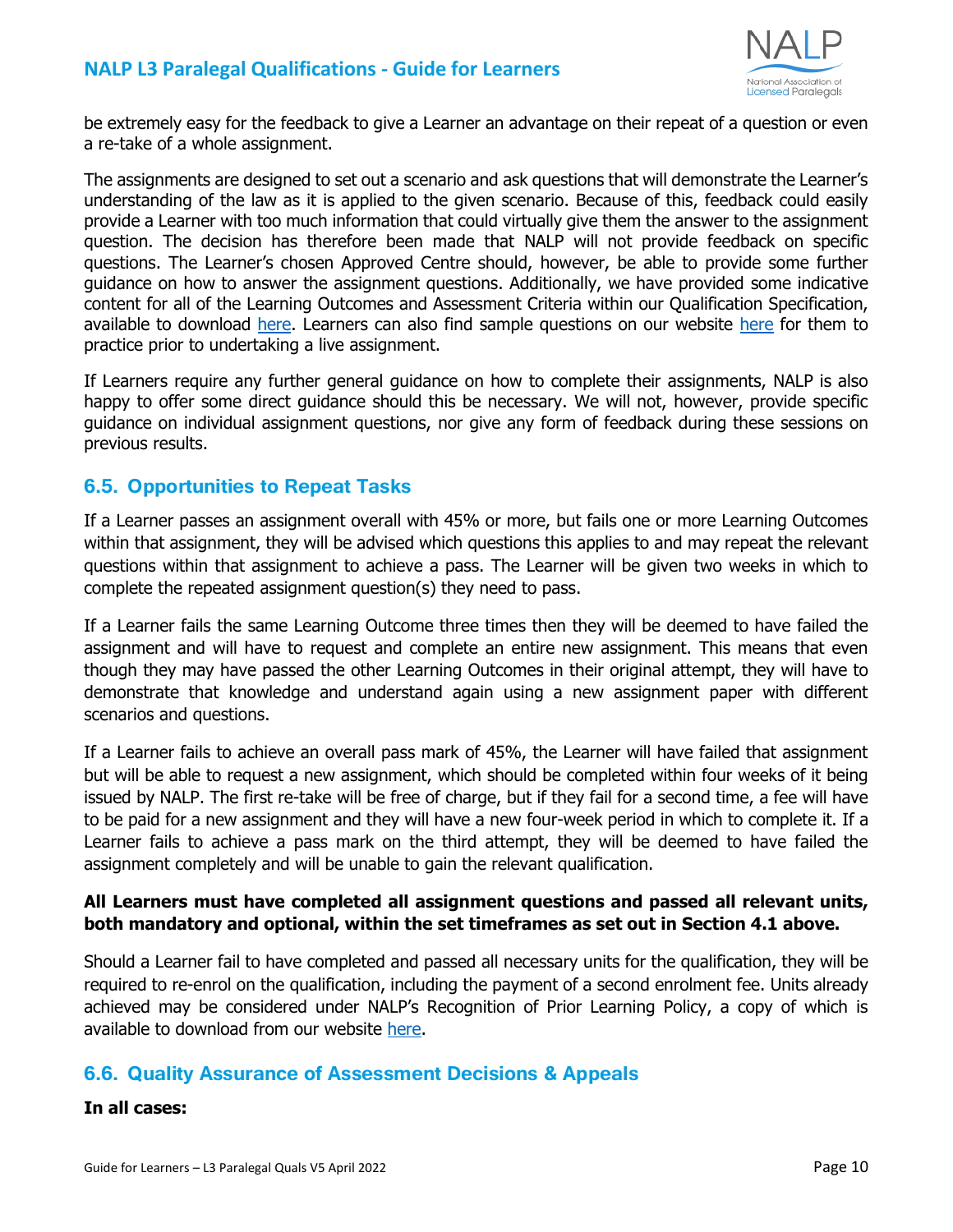

All assignments are marked externally by NALP employed assessors. No assessment decisions are made by any NALP Approved Centre.

NALP has a full Quality Assurance and Moderation Policy in place which is followed to ensure that all assessment decisions are consistent regardless of the assessor. If a Learner or Centre disagrees with the Assessment Decision, they are entitled to submit an Appeal, in line with our Appeals Policy, which is available to download from our website [here.](https://www.nationalparalegals.co.uk/nalp_policies_procedures)

**Please note**: Appeals will only be considered if there is a specific rationale provided for why the Learner or Centre disagrees with the decision made. We will not consider academic appeals based on the opinion of a third party who is not a tutor/teacher of an Approved Centre. If the tutor/teacher of an Approved Centre supports the appeal, they must give their specific reasons for doing so.

#### **6.7. Instructions to Learners**

Please read the following instructions carefully before attempting your assignment.

- **•** Always ensure that you are familiar with the content of the units and the Assessment Criteria they cover. You can find all of this information in the Qualification Specification for the NALP Level 3 Qualifications in Paralegal Practice, available [here.](https://www.nationalparalegals.co.uk/level-3-paralegal-practice-qualification-specification-2) If you go to the back of the Qualification Specification you will find the unit details, setting out the Learning Outcomes and Assessment Criteria. The Learning Outcomes is what a Learner is expected to be able to do or have an understanding of once they have completed that part of the unit; The Assessment Criteria gives a clear indication of what the assessors are looking to see being covered in the answers to the assignments the awarding organisation has set in order to demonstrate that they have attained that Learning Outcome.
- Look at the sample questions on our website [here.](https://cdn.buildresources.co.uk/sites/698/docs/Sample_Questions_for_NALP_Level_3_Qualifications.pdf) These will give you a lot of information in respect of the sorts of details you would be expected to include in your assignment. But please ensure these details are included in a way that works with the scenarios and context of the assignment questions themselves.
- **•** Always read the question you are answering at least three times before attempting to answer. This is to ensure you slow down and read what it says. It is human nature for us to read the words we expect to see next and it is a mistake we encounter often with Learners submitting their assignments.
- **•** Always ensure you take note of the context of the question as well as the content. With so much in Law being contextualised Learners can sometimes look at the problem from the wrong angle. If in doubt, go back to the assessment criteria mentioned in the first point above and ask yourself if the way in which you are interpreting the question will address what our assessors will be looking at.
- **•** Before you start an assignment, you should read it carefully and ensure that you understand what is required of you before you attempt any task. If you are uncertain, you should ask for guidance from your chosen Approved Centre, or you can contact NALP directly by emailing us: [admin@nationalparalegals.co.uk](mailto:admin@nationalparalegals.co.uk)
- Each task should be word processed on a fresh sheet of paper which is clearly headed with your name and your NALP Membership Number (all Learners are provided with one free year's membership of NALP on enrolment).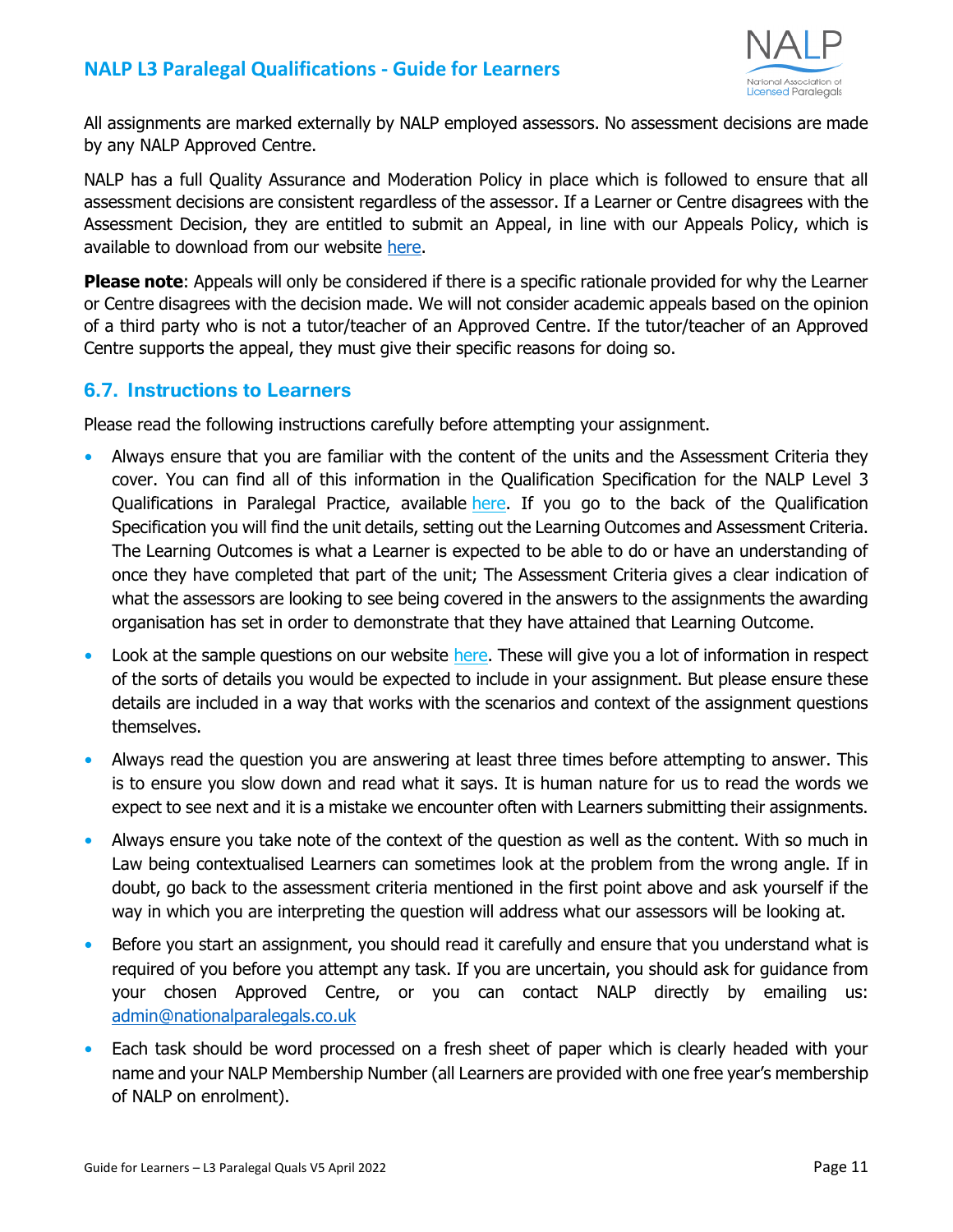

- **•** Each task must be clearly labelled with the question number being attempted.
- All questions must be completed before the assignment is submitted for assessment. NALP provides comprehensive workbooks which you should be given by your chosen Approved Centre, in addition to any other training material the Approved Centre May provide.
- **•** When completing your Assignments, you may use any books, notes or other sources to assist you, but **YOU MUST CLEARLY CITE THESE SOURCES** within your answer, including details of author and publication they are taken from, otherwise this could be construed as **PLAGIARISM** (i.e. copying from other works). Such **PLAGIARISM WILL NOT BE ACCEPTED AND MAY RESULT IN YOUR DISQUALIFICATION FROM THE QUALIFICATION AS A WHOLE**. Please note that whilst such citations are allowed, these should be kept to a minimum as it is important for Learners to produce original and individual work in order to clearly demonstrate your own knowledge and understanding.
- **•** When you have completed all questions, please complete the front sheet of the Assignment and ensure that this is included with your assignment before emailing it to the two email addresses detailed on your instruction sheet. All Learners must verify that all the work contained in the assignment is your own. **It is particularly important that this section is completed**.
- **•** When your work has been assessed, you will be informed of your result for that unit. If you do not successfully complete all units for the qualification taken you will be awarded unit certificates for the credits of each unit achieved.
- **•** In the event of a Referral grade, where Learning Outcomes have not been achieved, you will be given the opportunity to re-do the question(s) again. Any questions referred must be completed and resubmitted within two weeks of being notified of the referral decision. A question may be attempted a total of 3 times before a learner will be required to complete a new full assignment for the relevant unit.
- Assignments will be assessed according to the standard of work provided against the Learning Outcomes and the Assessment Criteria given. A grade of pass, fail or refer will be given.
- **•** If an assignment has been failed (by not achieving an overall pass mark of 45%), you will be given the chance to request another assignment. Failure to be successful in the second assignment will mean that a third will have to be requested for which a fee will be charged (details of fees available on request). There will be no further chances to complete the assignment.

## <span id="page-11-0"></span>**7. Word Limits**

#### **THE MAXIMUM WORD LIMIT FOR LEVEL 3 IS 7,000 WORDS**

**What is included in the word limit?** ALL words used within the main body of your answer are part of the word limit. This includes, but is not limited to: headings or sub-headings; case titles (e.g. Donoghue v Stevenson (1932)); quotes; summaries of the facts of cases and/or statutory provisions.

**Penalties for exceeding word limits.** Any assignments received in excess of 10% the maximum word limit will not be read and therefore will not be marked. Word limits are an instruction and complying with